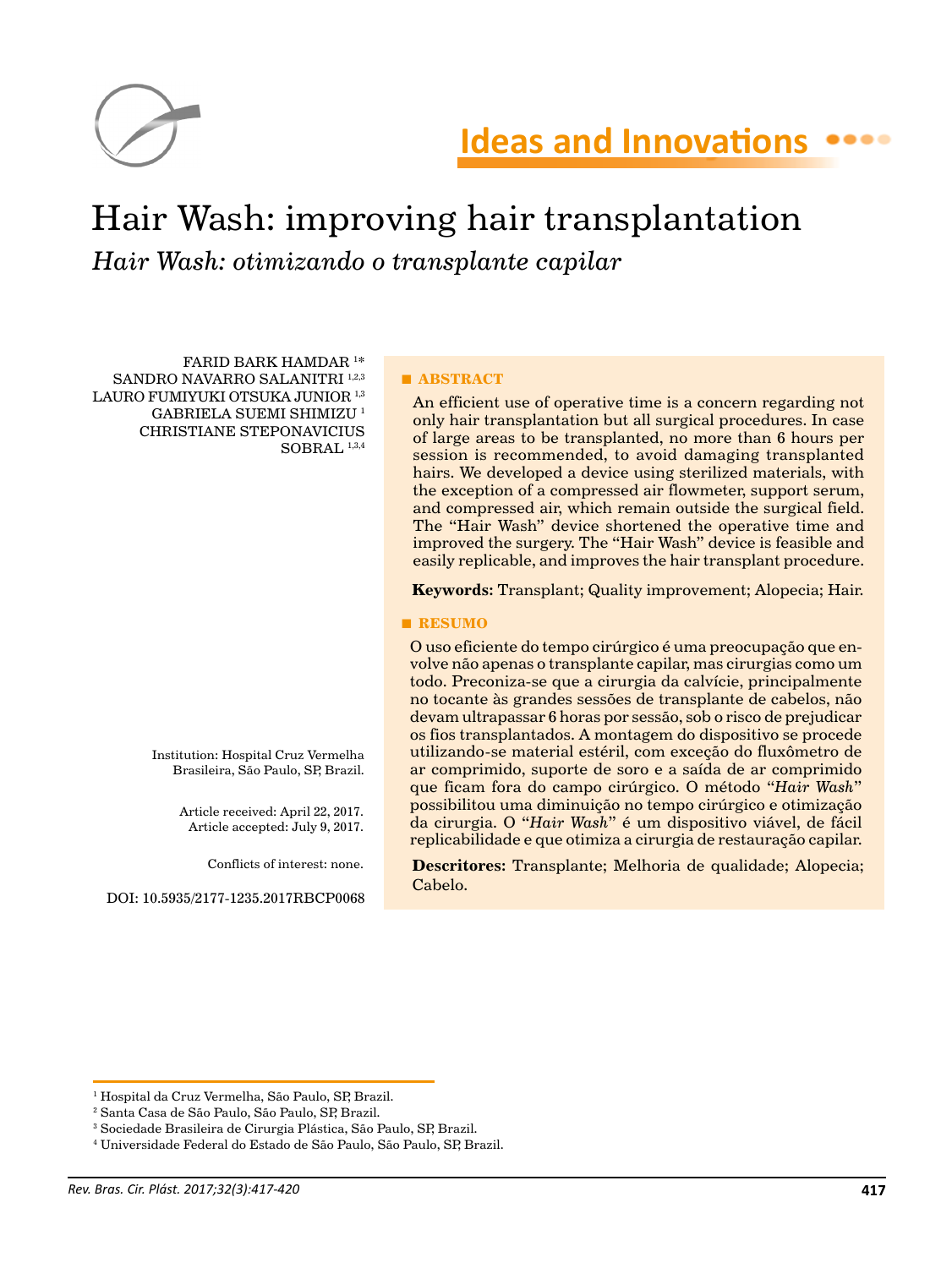## **INTRODUCTION**

A hair transplant procedure involves complex logistics, including the availability of a specialized team and appropriate surgical equipment $1,2$ .

In the 1990s, hair transplantation was advanced by the introduction of the binocular microscope by Dr. Robert Limmer for dissection of follicular units. Since then, numerous devices have been invented or modified in order to improve hair transplantation, either to achieve better outcomes, facilitate the technique, or to shorten the operative time. The technique of Follicular Unit Extraction (FUE), described in 2002, is another important advance in the evolution of hair transplantation<sup>3</sup>.

The efficient use of operative time is a concern regarding not only hair transplantation but all surgical procedures4 , which can last from 5 to 6 hours when performed by an experienced surgical team. Depending on the technique, hair transplantation surgery can last over 10 hours, risking damage to transplanted hairs<sup>5</sup>. Therefore, reducing the operative time has always been a goal of hair transplant surgeons.

# **METHODS**

The following material is necessary to assemble the "*Hair Wash*" device:

· 2 serum macrodrop sets;

- · 2 extension tubing sections;
- · 1 3-way stopcock;
- · 1 medium micropore filter;
- · 1 support serum;

· 1 liter of distilled water or 0.9% saline (preferably in rigid plastic);

- · 1 compressed air flowmeter;
- · 1 compressed air output;
- · 1 needle with no bevel (used to instill medications).

### *Assembly*

This device is assembled using sterilized materials, with the exception of a compressed air flowmeter, support serum, and compressed air output, which remain outside the surgical field.

The assembly of the device starts by connecting the 3-way valve to a needle with no bevel and two macrodrop sets (Figure 1). Then, the end of one set is connected to a bottle containing distilled water or 0.9% saline (Figure 2). The end of the second set must be connected to an extension hose and air flowmeter, which in turn must be connected to compressed air output (Figure 3).



Figure 1. One 3-way stopcock, one needle with no bevel, and two dropper sets.



Figure 2. A bottle containing 0.9% saline.

#### *Use*

The 3-way stopcock is used to open the system and direct the air, according to the different purposes listed below. The first step in using the device is to direct the airflow into the bottle of distilled water, in order to increase the pressure inside the bottle. A 3-way stopcock must be used to open the pathway between the compressed air supply and the bottle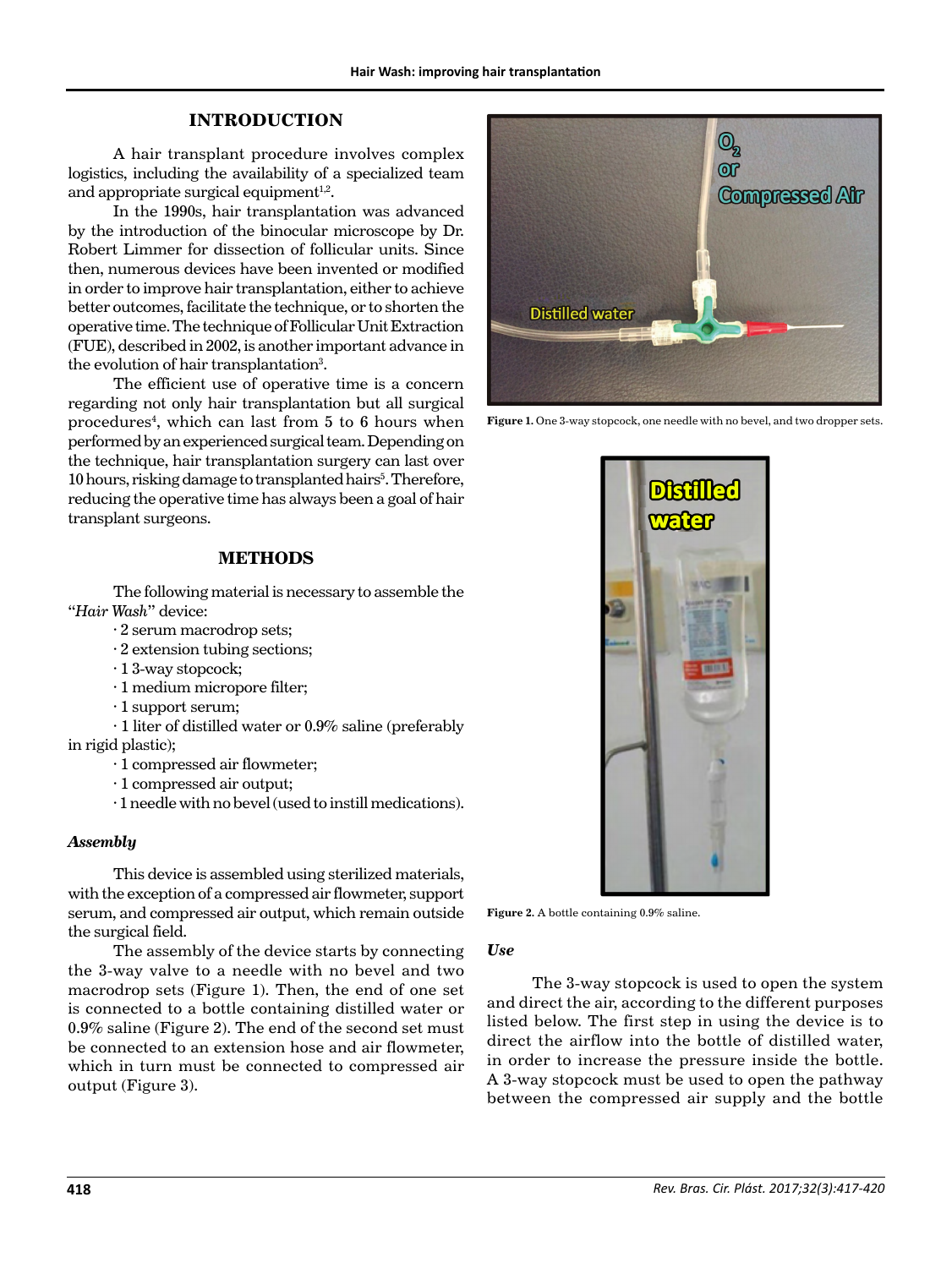

**Figure 3.** Compressed Air Output.

of distilled water (Figure 4). Care should be taken to ensure that this air is directed for only a short period of time, to prevent pressure from breaking the bottle. A compressed airflow of 2 to 3 L/min is recommended and must be controlled by the flowmeter.

To use the spray, the 3-way stopcock should remain open. The bottle undergoes an increase in internal pressure due to previous air injection, and will cause the ejection of distilled water towards the 3-way stopcock (Figure 5). The 3-way stopcock will then provide a gentle spray through the needle, with distilled water being forced out by compressed air (which enters through a different inlet) (Figure 6).

#### **RESULTS**

The "*Hair Wash*" device shortened the operative time and improved the surgical procedure.

# **DISCUSSION**

Hair transplantation requires a specialized team and appropriate equipment, in order to be successful. Given the advances in the techniques, it is necessary to reduce the operative time. A decrease in operative time



**Figure 4.** A 3-way stopcock opens the pathway between the compressed air supply and the bottle containing distilled water.



**Figure 5.** A 3-way stopcock.



**Figure 6.** A 3-way stopcock allowing the spray to exit smoothly through the needle.